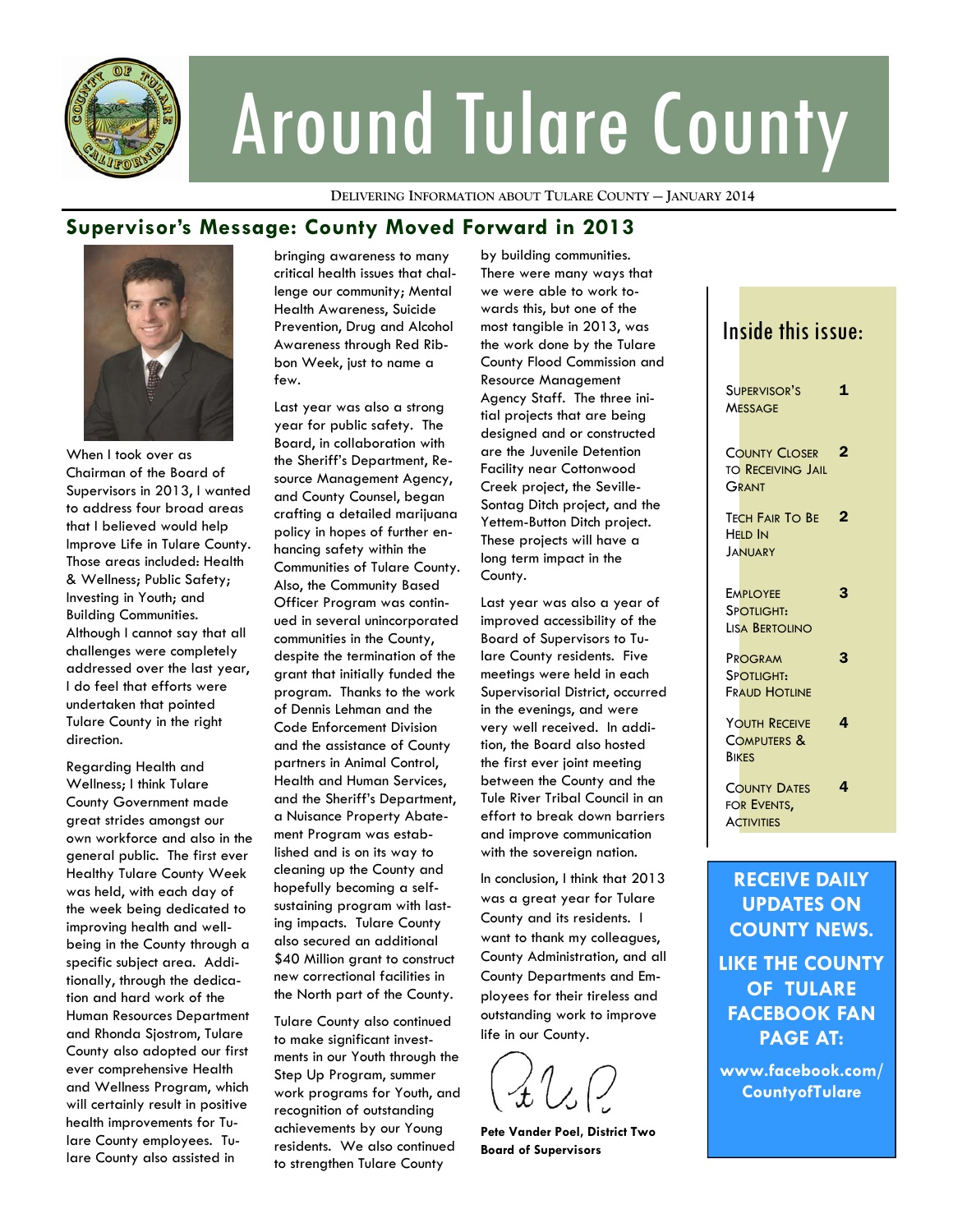## Around Tulare County: www.aroundtularecounty.com

#### **County Closer To Receiving \$40 million Jail Construction Grant**

"This is a facility that is certainly needed due to the influx of state prisoners as a result of realignment. I would like to commend the Tulare County team that put together the application that will ultimately meet a very important need." District Two Supervisor Pete Vander Poel.

Tulare County is one step closer to receiving \$40 million in state funds to replace the existing Men's Correctional Facility and Day Reporting Center located north of Visalia.

In December, a committee of the Board of State and Community Corrections recommended to allocate \$500 million to 15 counties for upgrading local jails to include rehabilitative program space that meets Gov. Jerry Brown's prison and public safety realignment goals. The recommendations will be considered at the Board of State and Community Corrections meeting on Jan. 16, 2014 in Los Angeles.

"This is very exciting news for Tulare County," said Pete Vander Poel, Chairman of the Board of Supervisors. "This is a facility that is certainly needed due to the influx of state prisoners as a result of realignment. I would like to commend the Tulare County team that put together the application that will ultimately meet a very important need."

Tulare County Sheriff Mike Boudreaux said the recommendation is extremely good news for his department.

"I am so pleased with the positive collaborative effort from all of the County partners that made this proposal viable," Sheriff Boudreaux said. "The future of this department and the County as a whole requires us to actively seek opportunities such as this to improve the infrastructure of our Detention Facilities. Our team has been diligently working on this project, making several trips to Sacramento. I am excited for the project and for the future of our department."

If the recommendation is approved, the funding would pay for 90 percent of construction and related expenses for the project. The program requires Tulare County to pledge 10 percent, or \$4.4 million, of the project amount in matching funds from cash or in-kind sources.

The project would replace existing facilities with at 384 bed jail, day reporting center, vocational center, and program space in Visalia. Features of the project include a jail that will house inmates in small groups; several classrooms dedicated to educational, cognitive

behavioral therapy, and vocational instruction; and a small number of administrative segregation cells.

According to the Board of State and Community Corrections, 36 counties submitted requests for funding that were ranked according to how closely they met the requirements of AB 109's landmark reform mandate to house and rehabilitate non-serious, nonviolent, non-sexual offenders in their home communities. Realignment seeks to improve rehabilitation results by keeping offenders close to families and support systems. It includes constitutionally guaranteed funding for proven programs that support offenders' successful transition back into the community.

The construction funding is a result of SB 1022, which provided for the issuance of lease revenue bonds to help finance the jail modifications needed to accommodate offenders who otherwise would have been sent to state prisons.



## **Tulare County Tech Fair on Tap for January**

Tulare County Information & Communications Technology is proud to host the Third Annual Tech Fair for County employees, local businesses, education agencies, and organizations.

The Tech Fair will be held from 10 a.m. to 3 p.m. on January 16, 2014 at the Visalia Convention Center: 303 E Acequia Ave, Visalia, CA 93291. The theme for this year's fair is security and is setup to be the biggest one yet!

From the Digital Photo Contest Display to security demos, there will be more than 25 vendor booths to visit. (The ICT prize wheel will be back, along with the popular vendor sponsored raffle.)

In addition, there will be several workshops to attend. The workshops will cover anything from using collaborative technology tools to cyber security.

For the most up to date info check out the website: http://tularecounty.ca.gov/ techfair/ Don't forget to register to attend the 2014 Tech Fair, Secure Your Future, Grow With Us!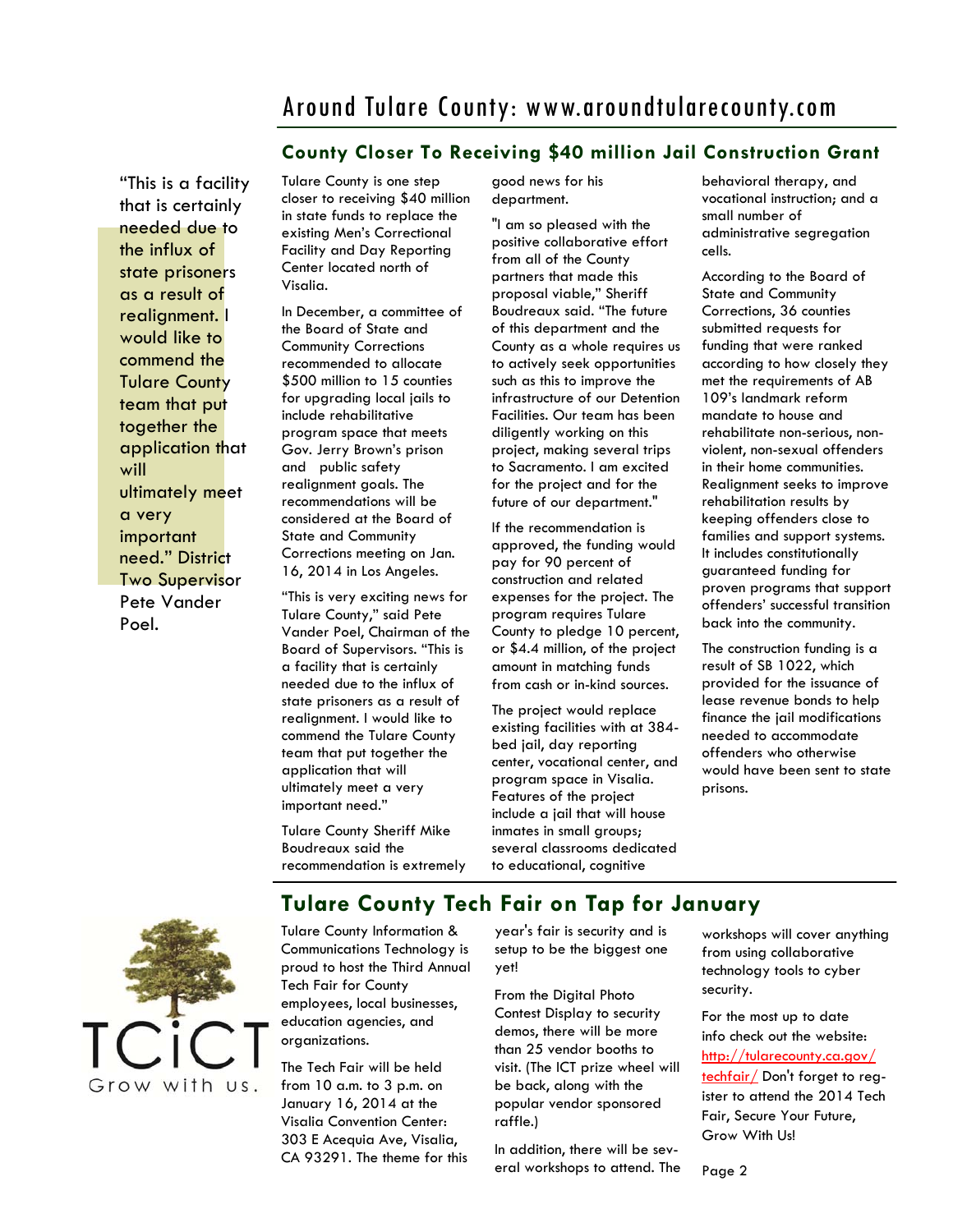## **Employee Spotlight: Lisa Bertolino**



The Tulare County Board of Supervisors appointed Lisa Bertolino as interim Public Defender following Michael Sheltzer's appointment by Governor Jerry Brown to serve a judgeship in Tulare County Superior Court.

Bertolino, who has served as the county's assistant public defender since 2003, has been with Tulare County since 1989. Prior to her career with Tulare County, Bertolino was a certified public accountant.

"Based on her experience within the department, the Board is confident Lisa will be able to maintain the integrity of the Public Defender's Office," said Pete Vander Poel, Board of Supervisors Chairman.

Bertolino has a law degree from the Ventura College of Law and Bachelor of Science degree in business administration from California State University, Humboldt. She has also been a member of the Juvenile Justice and Delinquency Prevention Commission since 2001.

The Board of Supervisors officially appointed Bertolino interim director after its December 17 meeting.

#### **About the Public Defender's Office:**

The Public Defender is mandated by state law and the Constitution to provide

competent, effective and ethical legal representation to people unable to afford private counsel in certain kinds of cases where life or liberty issues are at stake.

Attorneys in the Public Defender's Office are appointed to represent: defendants accused of crimes in misdemeanor and felony cases; juveniles in delinquency cases; mentally disabled individuals facing involuntary commitments to locked facilities; and defendants facing incarceration in contempt of court cases arising out of a failure to obey civil court orders.



**There are many County employees who are doing outstanding things for their community outside of their job.** 

**Do you know a County employee who should be in the spotlight? Let us know at:** 

**[newsletter@co.tulare.ca.us](mailto:newsletter@co.tulare.ca.us?subject=Employee%20spotlight)**

## **Program Spotlight: County Establishes Fraud Hotline**

Tulare County Auditor-Controller, Rita A. Woodard, would like to announce the implementation of a new County of Tulare Fraud Hotline: **559-636-5230.** 

The County has financial and operating controls in place to provide reasonable assurance that fraudulent, illegal or dishonest activity by employees, officers, business contacts or others is prevented or detected. However, the Auditor-Controller recognizes the potential for inappropriate activities and behavior still exists within the County, as it does in any organization. To ensure the County's controls are effective, a fraud hotline has been established for whistleblowers to report improper or

inappropriate activities not identified by existing controls.

Reportable activities include, but are not limited to: theft, embezzlement, improper reporting of time, payments, misuse or questionable use of cash, diversion of or lack of timely deposit of county revenues, credit card fraud, inappropriate communication of confidential information (pay, social security number, other protected personal or financial information), and any other illegal or questionable acts that have a financial impact on the County.

Incidents can be filed by either providing information via the dedicated hotline number at (559) 636-5230,

or an online form can be completed and emailed directly to the Auditor-Controller's Office. The link to the online form can be found at

#### http://tularecounty.ca.gov/au

ditor/. The person submitting the report may choose to remain anonymous, or he/she may leave additional information so that he/she can be contacted with any questions.

For more information, please contact the Tulare County Auditor-Controller's Department, Financial Reporting and Audits Division at (559) 636-5200 or log on to our website at http://tularecounty.ca.gov/au ditor/.

**Want your program to be in the spotlight? Please send suggestions to:**